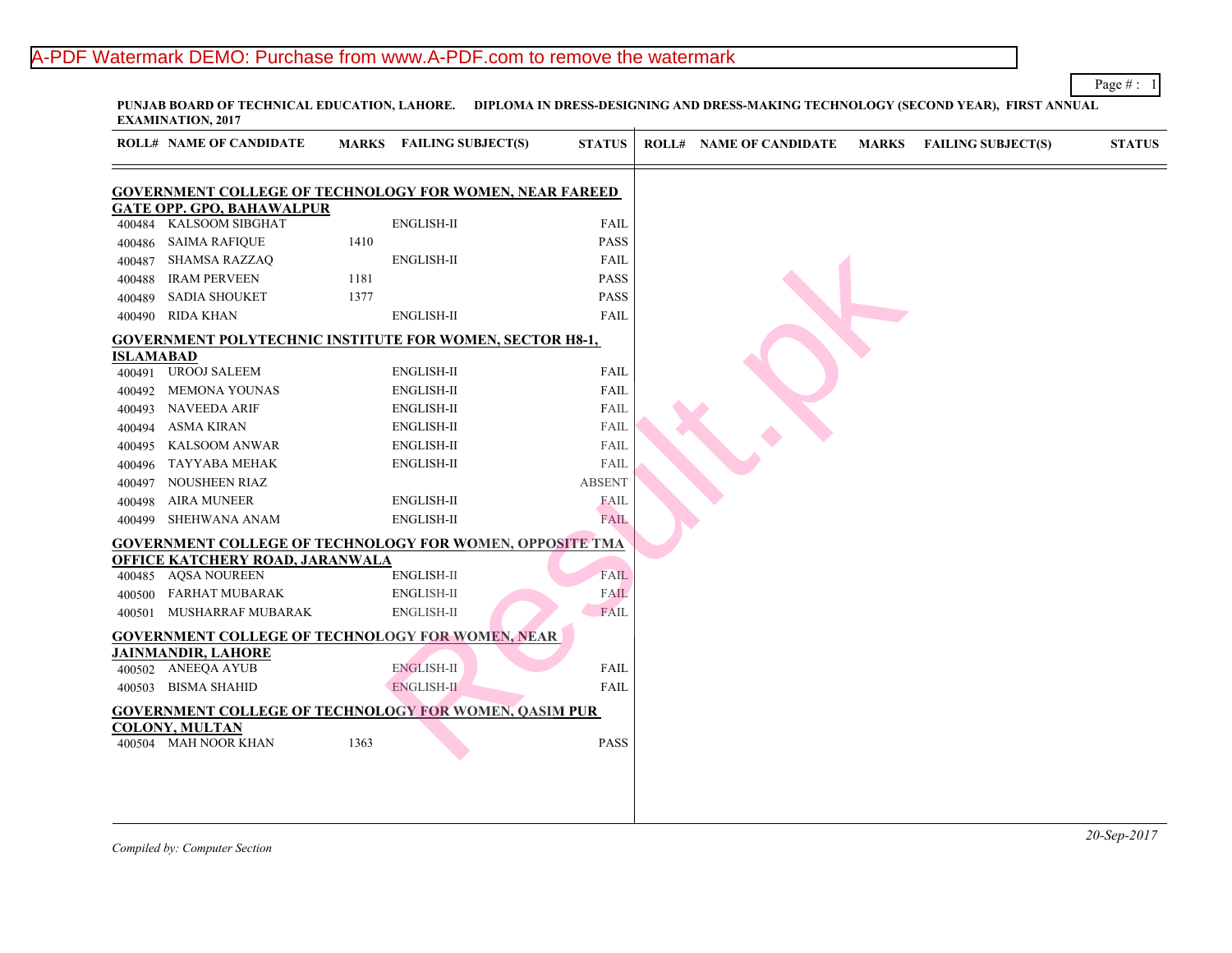|        | <b>ROLL# NAME OF CANDIDATE</b>                                 |      | MARKS FAILING SUBJECT(S) | <b>STATUS</b>        |        | <b>ROLL# NAME OF CANDIDATE</b> | <b>MARKS</b> | FAIL      |
|--------|----------------------------------------------------------------|------|--------------------------|----------------------|--------|--------------------------------|--------------|-----------|
|        | <b>GOVERNMENT COLLEGE OF TECHNOLOGY FOR WOMEN, NEAR FAREED</b> |      |                          |                      |        | 400538 AYESHA KOUSER           | 1324         |           |
|        | <b>GATE OPP. GPO, BAHAWALPUR</b>                               |      |                          |                      | 400539 | FARHAT AJMAL                   | 1308         |           |
| 400505 | WAJIHA BIBI                                                    | 1451 |                          | <b>PASS</b>          | 400540 | <b>ANDLEEB SHOUKAT</b>         | 1321         |           |
| 400506 | HIRA KOMAL                                                     | 1521 |                          | <b>PASS</b>          | 400541 | <b>MOMINA AKRAM</b>            | 1385         |           |
| 400507 | <b>DURYAB ROOP</b>                                             | 1455 |                          | <b>PASS</b>          | 400542 | <b>IQRA ANEES</b>              | 1293         |           |
| 400508 | <b>SADIA RAFIQUE</b>                                           | 1350 |                          | <b>PASS</b>          | 400543 | MUQADAS FATIMA                 | 1224         |           |
| 400509 | ALISHBA SALEEM                                                 | 1432 |                          | <b>PASS</b>          | 400544 | NOOR FATIMA                    | 1292         |           |
| 400510 | ANMOOL AKRAM                                                   |      | TH                       | <b>FAIL</b>          | 400545 | SABRA AZIZ                     | 1377         |           |
| 400511 | JAVERIA EHSAAN                                                 | 1483 |                          | <b>PASS</b>          | 400546 | SANA ROSHAN                    | 1303         |           |
| 400512 | <b>SOBAI BIBI</b>                                              |      |                          | <b>RL FIRST YEAR</b> | 400547 | <b>AMINA SHABBIR</b>           | 1404         |           |
| 400513 | ZAHRA KALSOOM                                                  | 1345 |                          | <b>PASS</b>          | 400548 | <b>SANA MAJEED</b>             | 1419         |           |
| 400514 | <b>SHUMAILA AKBAR</b>                                          | 1266 |                          | <b>PASS</b>          | 400549 | MALIHA JAVED                   |              | TH        |
| 400515 | <b>SANA AKRAM</b>                                              | 1477 |                          | <b>PASS</b>          | 400550 | <b>HINA ARBAB</b>              | 1284         |           |
| 400516 | <b>ANEELA SHEIKH</b>                                           | 1337 |                          | <b>PASS</b>          | 400551 | NABEELA JAVED                  |              | TH        |
| 400517 | <b>LARAIB RAFIQUE</b>                                          | 1465 |                          | <b>PASS</b>          | 400552 | <b>HUMAIRA BATOOL</b>          | 1337         |           |
| 400518 | <b>GULSHAN REHMAN</b>                                          | 1320 |                          | <b>PASS</b>          | 400553 | <b>BAKHTAWAR BIBI</b>          | 1285         |           |
| 400519 | NARGIS SULTANA                                                 |      | TH TH                    | FAIL                 | 400554 | <b>UROOJ ARIF</b>              | 1535         |           |
| 400520 | <b>AVAISH SADIQ</b>                                            |      | TH                       | FAIL                 | 400555 | SYEDA ZARNAIN BATOOL           | 1179         |           |
| 400521 | <b>MAHWISH IQBAL</b>                                           | 1429 |                          | <b>PASS</b>          |        | 400556 SEEMA IQBAL             | 1248         |           |
| 400522 | <b>MARYAM GULZAR</b>                                           |      | TH                       | <b>FAIL</b>          | 400557 | NOSHEEN MADNI                  | 1193         |           |
| 400523 | <b>KANEEZ ZAHRA</b>                                            | 1424 |                          | <b>PASS</b>          | 400558 | HAFIZA SAFIHA ZULFIQAR         |              | TH        |
| 400524 | RUKHSANA SHAHEEN                                               |      | TH TH                    | FAIL                 |        | ALI                            |              |           |
| 400525 | <b>SAIRA IBRAHIM</b>                                           | 1389 |                          | <b>PASS</b>          | 400559 | SOBIA BIBI                     |              | TH        |
| 400526 | RIMSHA SALEEM                                                  | 1440 |                          | <b>PASS</b>          | 400560 | HAFIZA AYESHAA ASLAM           |              | TH        |
| 400527 | <b>FATIMA JAVED</b>                                            | 1377 |                          | <b>PASS</b>          | 400561 | <b>SAMINA NOREEN</b>           |              | TH        |
| 400528 | <b>MAHA LATIF</b>                                              | 1307 |                          | <b>PASS</b>          | 400562 | RUBINA KOUSAR                  |              | TH        |
| 400529 | <b>KANEEZ FATIMA</b>                                           | 1390 |                          | <b>PASS</b>          | 400563 | <b>NOSHABA SEHREEN</b>         |              | TH        |
| 400530 | <b>SUMAIRA MUNIR</b>                                           |      | <b>TH</b>                | FAIL                 | 400564 | <b>HAREEM FATIMA</b>           |              | TH        |
| 400531 | ADEEBA RIAZ                                                    | 1331 |                          | <b>PASS</b>          | 400565 | ANAM QURESHI                   |              | <b>TH</b> |
| 400532 | <b>IORA RAFIO</b>                                              | 1421 |                          | <b>PASS</b>          | 400566 | ZEESHANA NOUREEN               |              | TH        |
| 400533 | KHIZRA HANIF                                                   |      | TH                       | FAIL                 | 400567 | <b>SHAHLA ISMAIL</b>           | 1228         |           |
| 400534 | <b>SUMARA NUZHAT</b>                                           |      | <b>TH</b>                | <b>FAIL</b>          | 400568 | <b>ROBINA RASHEED</b>          | 1184         |           |
| 400535 | UMYA ZIA                                                       | 1360 |                          | <b>PASS</b>          | 400569 | LARIB                          | 1220         |           |
| 400536 | <b>IQRA JAMIL</b>                                              | 1302 |                          | <b>PASS</b>          | 400570 | SANA IRSHAD                    |              | TH        |
| 400537 | SURRAYA BIBI                                                   |      | TH                       | <b>FAIL</b>          |        | 400571 NIDA ASHRAF             |              | TH        |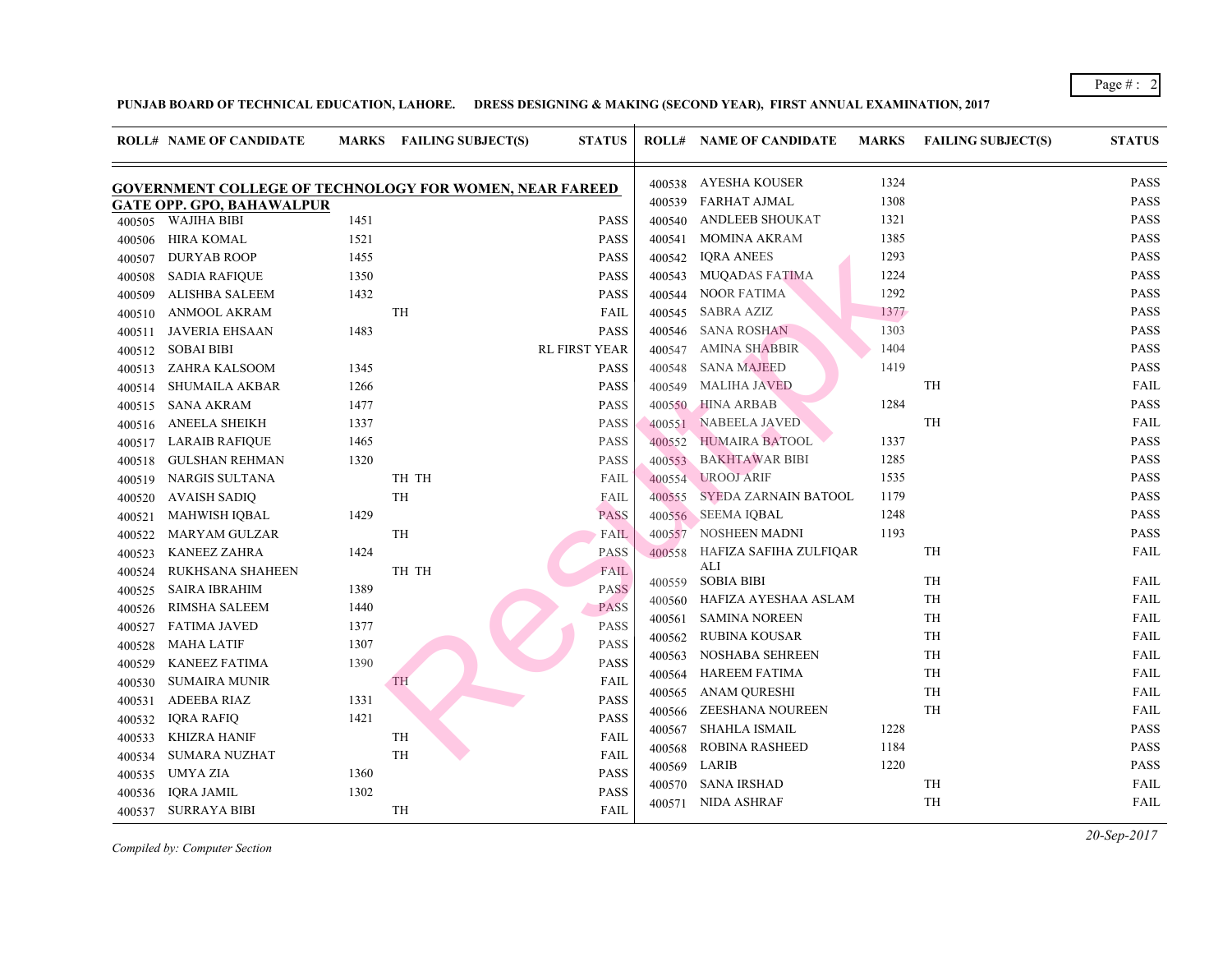|        | <b>ROLL# NAME OF CANDIDATE</b>                                                                   |      | MARKS FAILING SUBJECT(S) | <b>STATUS</b> |                  | <b>ROLL# NAME OF CANDIDATE</b>             | <b>MARKS</b> | FAIL               |
|--------|--------------------------------------------------------------------------------------------------|------|--------------------------|---------------|------------------|--------------------------------------------|--------------|--------------------|
| 400572 | ZUNAIRA ASHRAF                                                                                   |      | <b>TH</b>                | FAIL          | 400605           | <b>TABASUM AMIR</b>                        | 1437         |                    |
| 400573 | <b>KIRAN ISLAM</b>                                                                               |      | TH                       | FAIL          | 400606           | HAFIZA KIRAN ISHTIAQ                       | 1298         |                    |
| 400574 | <b>ZAHRA BATOOL</b>                                                                              | 1159 |                          | <b>PASS</b>   | 400607           | RUBINA KOUSAR                              | 1275         |                    |
|        |                                                                                                  |      |                          |               | 400608           | HINA SARWAR                                | 1303         |                    |
|        | GOVERNMENT COLLEGE OF TECHNOLOGY FOR WOMEN, NEAR BOSAN<br>ZAHARA PEOPLES COLONY NO.1, FAISALABAD |      |                          |               | 400609           | <b>MISBAH</b>                              |              | TH                 |
|        | 400575 TAYYBA ARIF                                                                               | 1408 |                          | <b>PASS</b>   | 400610           | <b>SANIA SAEED</b>                         | 1372         |                    |
| 400576 | ALINA ILYAS                                                                                      | 1367 |                          | <b>PASS</b>   | 400611           | AMNA JELANI                                | 1343         |                    |
| 400577 | <b>SIDRA</b>                                                                                     |      | TH                       | FAIL          | 400612           | FARZANA NAZEER                             | 1234         |                    |
| 400578 | <b>RIMSHA SAQIB</b>                                                                              | 1337 |                          | <b>PASS</b>   | 400613           | AMNA ARSHAD                                | 1249         |                    |
| 400579 | <b>FAREEHA LIAQAT</b>                                                                            | 1383 |                          | <b>PASS</b>   | 400614           | KIRAN BIBI                                 | 1229         |                    |
| 400580 | <b>AZEEMA MAZHAR</b>                                                                             | 1285 |                          | <b>PASS</b>   | 400615           | <b>ADEELA ZULIFQAR</b>                     | 1344         |                    |
| 400581 | <b>SIDRA RASHID</b>                                                                              |      | TH                       | FAIL          | 400616           | <b>SADIA MALIK</b>                         |              | TH 1               |
| 400582 | ZUNERA FAROOQ                                                                                    | 1418 |                          | <b>PASS</b>   | 400617           | SADIA                                      |              | TH                 |
| 400583 | <b>SABA HUSSAIN</b>                                                                              | 1380 |                          | <b>PASS</b>   | 400618           | AMNA KHALID                                | 1329         |                    |
| 400584 | <b>ANEESA</b>                                                                                    | 1323 |                          | <b>PASS</b>   | 400619           | <b>SIDRA ZAFAR</b>                         |              | TH 1               |
| 400585 | <b>IMAN BATOOL</b>                                                                               | 1287 |                          | <b>PASS</b>   | 400620           | <b>AMMARA ZAHID</b>                        | 1120         |                    |
| 400586 | <b>MARYAM TOQEER</b>                                                                             | 1235 |                          | <b>PASS</b>   | 400621           | <b>FARHA RAMZAN</b>                        | 975          |                    |
| 400587 | <b>SHAKIRA ANWAR</b>                                                                             |      | TH DDM242(TH) TH         | FAIL          | 400622           | <b>BUSHRA BIBI</b>                         | 1283         |                    |
| 400588 | <b>ANAM YASEEN</b>                                                                               | 1482 |                          | <b>PASS</b>   |                  | 400623 SANHIA NOOR                         | 1291         |                    |
| 400589 | <b>RIMSHA AKHTER</b>                                                                             | 1329 |                          | <b>PASS</b>   |                  | <b>GOVERNMENT POLYTECHNIC INSTITUTE FO</b> |              |                    |
| 400590 | <b>UJALA ABBAS</b>                                                                               | 1232 |                          | <b>PASS</b>   | <b>ISLAMABAD</b> |                                            |              |                    |
| 400591 | SANIA KAYNAT                                                                                     | 1185 |                          | <b>PASS</b>   | 400624           | <b>UM E HABIBA</b>                         | 1300         |                    |
| 400592 | <b>SUMEN SHABBIR</b>                                                                             | 1320 |                          | <b>PASS</b>   | 400625           | MISBAH ARIF                                | 1330         |                    |
| 400593 | <b>RUQIYA PARSA</b>                                                                              | 1374 |                          | <b>PASS</b>   | 400626           | LUBNA MASOOD                               | 1291         |                    |
| 400594 | <b>RABIA</b>                                                                                     | 1247 |                          | <b>PASS</b>   | 400627           | SHUMAILA AHMED                             | 1221         |                    |
| 400595 | ALIYA JAVED                                                                                      | 1244 |                          | <b>PASS</b>   | 400628           | <b>SANA PARVEEN</b>                        | 1198         |                    |
| 400596 | ZAHRA HUSSAIN                                                                                    | 1396 |                          | <b>PASS</b>   | 400629           | AFRAH ASAD                                 | 1331         |                    |
| 400597 | <b>SEHRISH YOUNAS</b>                                                                            | 1341 |                          | <b>PASS</b>   | 400630           | <b>SAIRA SHOAIB</b>                        | 1351         |                    |
| 400598 | <b>RIDA AFZAL</b>                                                                                |      | TH                       | FAIL          | 400631           | SADIA ZULFIQAR                             |              | <b>DDM</b>         |
| 400599 | <b>GULL FATIMA</b>                                                                               |      | TH DDM232(TH) TH         | <b>FAIL</b>   |                  |                                            |              | <b>DDM</b>         |
| 400600 | NIDA KHALID                                                                                      |      | TH                       | FAIL          | 400632           | ANUM IRFAN                                 |              | <b>DDM</b><br>TH 1 |
| 400601 | <b>KOKAB SHAHEEN</b>                                                                             | 1248 |                          | <b>PASS</b>   | 400633           | ISHRAT FATIMA                              |              | TH                 |
| 400602 | <b>SABA YASMEEN</b>                                                                              | 1286 |                          | <b>PASS</b>   | 400634           | <b>USBAH SHAHEEN</b>                       | 1237         |                    |
| 400603 | <b>TEHREEM BIBI</b>                                                                              |      | TH                       | FAIL          | 400635           | MUNIBA LATIF                               |              | TH D               |
| 400604 | <b>TABINDA KHALID</b>                                                                            | 1398 |                          | <b>PASS</b>   |                  |                                            |              |                    |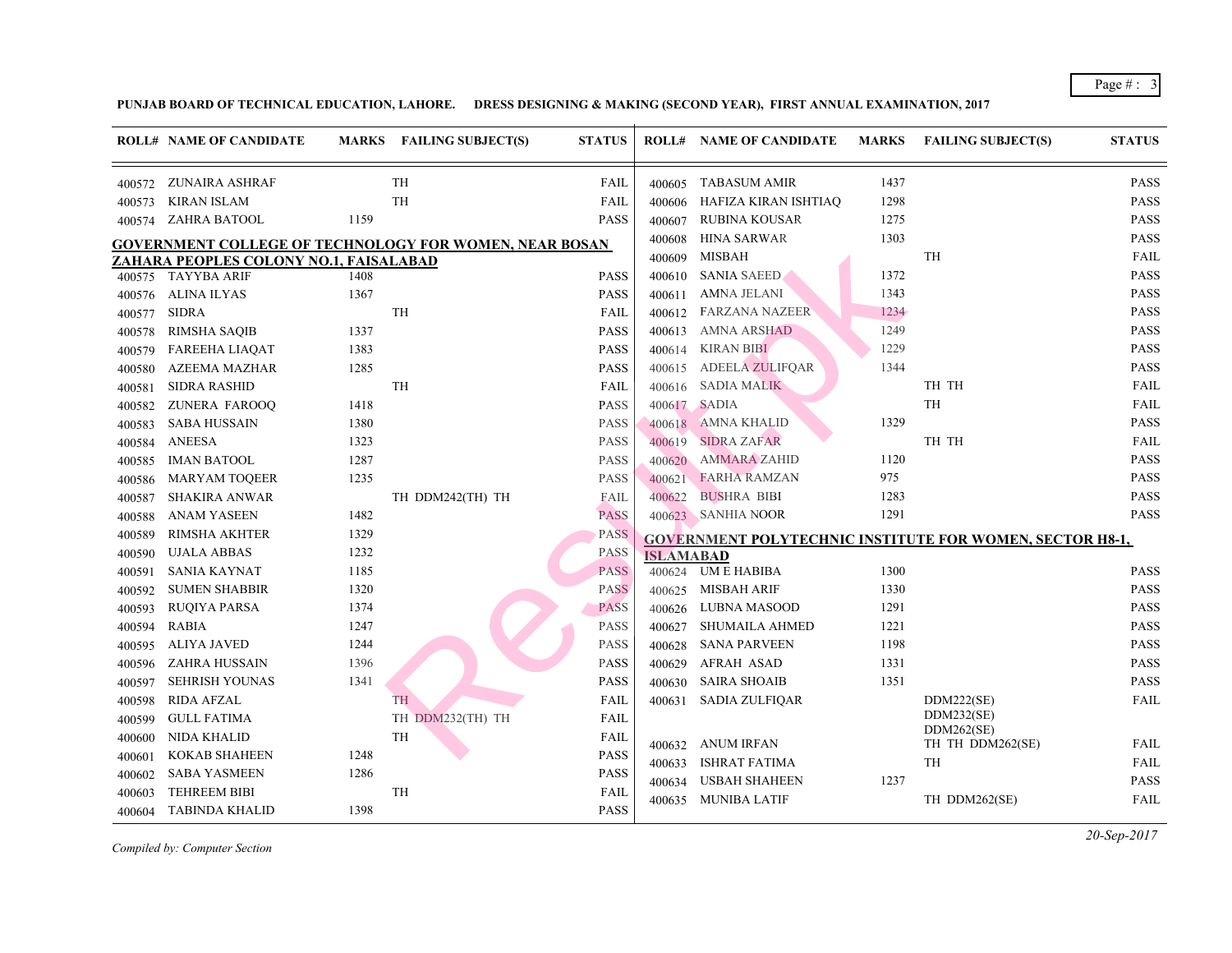|        | <b>ROLL# NAME OF CANDIDATE</b> | <b>MARKS</b> | <b>FAILING SUBJECT(S)</b>          | <b>STATUS</b> |        | <b>ROLL# NAME OF CANDIDATE</b>          | <b>MARKS</b> | FAIL            |
|--------|--------------------------------|--------------|------------------------------------|---------------|--------|-----------------------------------------|--------------|-----------------|
| 400636 | MEHWISH IQBAL                  | 1445         |                                    | PASS          | 400660 | <b>RABBIA HANIF</b>                     |              | TH 1            |
| 400637 | <b>ALISHBAH HASSAN</b>         | 1306         |                                    | <b>PASS</b>   | 400661 | AROOJ FATIMA                            |              | <b>TH</b>       |
| 400638 | <b>FARIDA BATOOL</b>           | 1266         |                                    | <b>PASS</b>   | 400662 | <b>RABIA KARIM TOOR</b>                 |              | TH              |
| 400639 | NOOR-UL-AIN                    |              | DDM222(PR)                         | <b>FAIL</b>   | 400663 | <b>RABIA</b>                            |              | <b>TH</b>       |
|        |                                |              | DDM232(PR)                         |               | 400664 | IQRA FAYYAZ                             |              | <b>TH</b>       |
| 400640 | <b>KASHAF BASHARAT</b>         | 1120         | DDM262(SE)                         | <b>PASS</b>   | 400665 | ZERMEEN IFTIKHAR                        | 1169         |                 |
| 400641 | <b>HAMIDA MUNIR</b>            | 1190         |                                    | <b>PASS</b>   |        | <b>GOVERNMENT COLLEGE OF TECHNOLOGY</b> |              |                 |
| 400642 | <b>SANA</b>                    | 1256         |                                    | <b>PASS</b>   |        | <b>OFFICE KATCHERY ROAD, JARANWALA</b>  |              |                 |
| 400643 | <b>TATHEER FATIMA</b>          | 1221         |                                    | <b>PASS</b>   |        | 400666 IQRA BASHIR                      |              | TH              |
| 400644 | <b>ANAM SHAZADI</b>            | 1219         |                                    | <b>PASS</b>   | 400667 | AREEJ IQBAL                             |              | <b>TH</b>       |
| 400645 | <b>MARYAM ABID</b>             | 1102         |                                    | <b>PASS</b>   | 400668 | <b>MARYEUM BIBI</b>                     | 1303         |                 |
| 400646 | <b>ASHIFA RIZVI</b>            |              | TH DDM222(SE)                      | <b>FAIL</b>   | 400669 | <b>ABIDA SOOBHA</b>                     | 1447         |                 |
|        |                                |              | DDM232(SE)                         |               | 400670 | <b>RAMZANA KOUSAR</b>                   | 1361         |                 |
|        |                                |              | DDM262(SE)                         |               | 400671 | <b>TAHSEEN FATIMA</b>                   |              | TH              |
| 400647 | <b>FIZZA CHAUDHRY</b>          | 1106         |                                    | <b>PASS</b>   | 400672 | <b>BUSHRA ABBAS</b>                     | 1420         |                 |
| 400648 | <b>SHEEZA FATIME</b>           |              | DDM222(SE)<br>DDM232(SE)           | FAIL          | 400673 | <b>SALMA PARVEEN</b>                    | 1415         |                 |
|        |                                |              | DDM262(SE)                         |               | 400674 | AMINA MUSTFA KHARAL                     |              | TH              |
| 400649 | <b>ANUM REHMAN</b>             |              | DDM262(SE)                         | <b>FAIL</b>   | 400675 | HAFIZA SABA KHALID                      | 1383         |                 |
| 400650 | ZAKIA BANO                     |              | TH                                 | FAIL          |        | 400676 TAIBA MADNI                      | 1339         |                 |
| 400651 | <b>AQDAS ATTA</b>              |              | TH DDM222(SE)                      | <b>FAIL</b>   | 400677 | <b>NABILA HANEEF</b>                    |              | TH              |
|        |                                |              | DDM232(SE)                         |               | 400678 | <b>TALLAT JAVED</b>                     | 1410         |                 |
|        | <b>IQRA RASHEED</b>            |              | DDM262(SE)<br>DDM262(SE)           | FAIL          | 400679 | <b>HAJIRA ILYAS</b>                     | 1450         |                 |
| 400652 | PALVASHA MEHAK                 |              | DDM222(SE)                         | <b>FAIL</b>   | 400680 | <b>SOHA</b>                             | 1296         |                 |
| 400653 |                                |              | DDM232(SE)                         |               | 400681 | <b>ASIA ILYAS</b>                       | 1432         |                 |
|        |                                |              | DDM262(SE)                         |               | 400682 | <b>SIDRA KAUSAR</b>                     | 1362         |                 |
| 400654 | SYEDA MEHWISH BUKHARI          |              | TH DDM222(SE)                      | FAIL          | 400683 | <b>QANDEEL AKRAM</b>                    | 1344         |                 |
|        | <b>SOFIA ZAMAN</b>             |              | DDM262(SE)<br>DDM222(SE)           | <b>FAIL</b>   | 400684 | <b>IRMA HAMEED</b>                      | 1347         |                 |
| 400655 |                                |              | <b>DDM232(SE)</b>                  |               | 400685 | TAMSEELA MUKHTAR                        |              | TH <sub>1</sub> |
| 400656 | NOOR-UL-AIN AFTAB              |              | TH DDM222(PR, SE)                  | FAIL          | 400686 | <b>SHAKEELA KOUSAR</b>                  | 1516         |                 |
|        |                                |              | DDM232(PR, SE)                     |               | 400687 | <b>IORA NAEEM</b>                       | 1339         |                 |
|        | <b>SADIA NOOR</b>              |              | DDM262(PR, SE)<br>TH TH DDM222(PR) | FAIL          | 400688 | SAYYEDA NIDA SHERAZI                    | 1234         |                 |
| 400657 |                                |              | DDM262(SE)                         |               | 400689 | <b>GHULAM FATIMA</b>                    | 1362         |                 |
| 400658 | HUMA IKHLAQ                    | 1174         |                                    | <b>PASS</b>   | 400690 | <b>NAILA SABIR</b>                      | 1374         |                 |
| 400659 | <b>SITARA KAZMI</b>            |              | TH TH DDM222(PR)                   | <b>FAIL</b>   | 400691 | <b>SEHRISH KHAN</b>                     | 1303         |                 |
|        |                                |              |                                    |               | 400692 | GHAZALA RANI                            | 1388         |                 |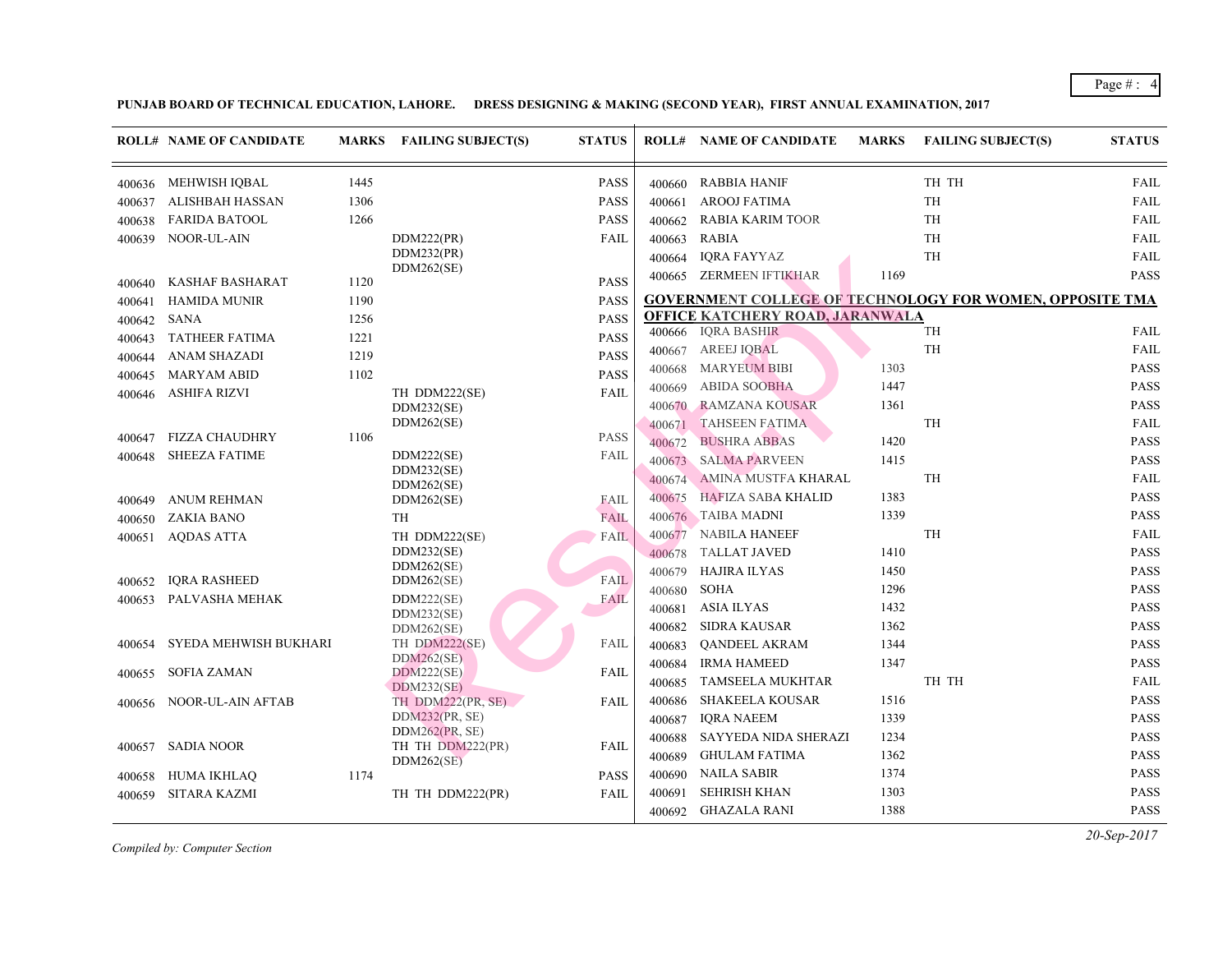|        | <b>ROLL# NAME OF CANDIDATE</b> |      | MARKS FAILING SUBJECT(S)         | <b>STATUS</b> |        | <b>ROLL# NAME OF CANDIDATE</b>          | <b>MARKS</b> | FAIL                     |
|--------|--------------------------------|------|----------------------------------|---------------|--------|-----------------------------------------|--------------|--------------------------|
| 400693 | <b>MADIHA ABBAS</b>            |      | DDM222(TH)                       | FAIL          |        | 400723 ATIKA TAYYAB                     | 1250         |                          |
| 400694 | NOSHEEN ANWAAR                 | 1264 |                                  | <b>PASS</b>   |        | 400724 NAVEEDA ALYAS                    | 1207         |                          |
| 400695 | <b>MAHNOOR KIRAN</b>           | 1298 |                                  | <b>PASS</b>   |        | <b>GOVERNMENT COLLEGE OF TECHNOLOGY</b> |              |                          |
| 400696 | UMAIRA ARSHAD                  | 1366 |                                  | <b>PASS</b>   |        | JAINMANDIR, LAHORE                      |              |                          |
| 400697 | <b>MAH NOOR SAJID</b>          | 1348 |                                  | <b>PASS</b>   |        | 400725 AIMAN                            | 1208         |                          |
| 400698 | <b>IQRA SHAFIQUE</b>           | 1360 |                                  | <b>PASS</b>   |        | 400726 SUNDAS RANI                      |              | <b>DDM</b>               |
| 400699 | <b>KAENAT MUNIR</b>            |      | TH                               | FAIL          |        |                                         |              | <b>DDM</b>               |
| 400700 | <b>FARWA BATOOL</b>            | 1337 |                                  | <b>PASS</b>   | 400727 | RAMEESHA WAQAR                          |              | <b>DDM</b><br><b>DDM</b> |
| 400701 | <b>IQRA WARIS</b>              |      | <b>TH</b>                        | FAIL          | 400728 | <b>IQRA</b>                             | 1287         |                          |
| 400702 | <b>SAMERA SABIR</b>            | 1324 |                                  | <b>PASS</b>   | 400729 | ZOYA                                    |              | TH I                     |
| 400703 | <b>FOZIA MUSTAFA</b>           | 1293 |                                  | <b>PASS</b>   | 400730 | <b>SHAGUFTA MALIK</b>                   | 1279         |                          |
| 400704 | <b>RAHEELA BIBI</b>            | 1358 |                                  | <b>PASS</b>   | 400731 | LUBNA RIAZ                              |              | TH                       |
| 400705 | NATASHA SAHER                  | 1375 |                                  | <b>PASS</b>   |        | 400732 MADNIYA SHAHID                   |              | TH                       |
| 400706 | <b>MARIA RAFI</b>              |      | TH                               | FAIL          |        | 400733 FATIMA JAMILA                    |              | <b>DDM</b>               |
| 400707 | NUSRAT PARVEEN                 | 1389 |                                  | <b>PASS</b>   | 400734 | <b>JAVAIRA ARSHED</b>                   | 1145         |                          |
| 400708 | <b>FIZA RASOOL</b>             | 1325 |                                  | <b>PASS</b>   |        | 400735 KAINAT KHALID                    | 1298         |                          |
| 400709 | <b>KIRAN SHAHZADI</b>          |      | TH                               | FAIL          | 400736 | <b>EISHA ANWAR</b>                      | 1262         |                          |
| 400710 | <b>MADIHA RANA</b>             |      | TH TH TH                         | FAIL          | 400737 | <b>MALAIKA REHMAN</b>                   | 1316         |                          |
|        |                                |      | DDM212(TH, PR)                   |               | 400738 | <b>IQRA KANWAL</b>                      | 1410         |                          |
|        |                                |      | DDM222(TH, PR)<br>DDM232(TH, PR) |               | 400739 | <b>SIDRA ARIF</b>                       | 1248         |                          |
|        |                                |      | DDM242(TH, PR) TH                |               | 400740 | NIMRA MEHBOOB                           | 1229         |                          |
|        |                                |      | $DDM262$ (TH)                    |               | 400741 | <b>MEHWISH GULZAR</b>                   | 1279         |                          |
|        |                                |      | DDM271(PR)                       |               | 400742 | <b>SAHER AMEEN</b>                      |              | TH I                     |
| 400711 | <b>ZARTASHA RASHEED</b>        | 1230 |                                  | <b>PASS</b>   | 400743 | <b>AMARA MUNEER</b>                     | 1250         |                          |
| 400712 | NOSHIBA MAZHAR                 | 1338 |                                  | <b>PASS</b>   | 400744 | HAMNA KHUSHNOOD                         | 1306         |                          |
| 400713 | KHADIJA HUSSAIN                | 1285 |                                  | <b>PASS</b>   | 400745 | <b>RABIA TABASSUM</b>                   | 1265         |                          |
| 400714 | <b>SANA HUSSAIN</b>            | 1269 |                                  | <b>PASS</b>   | 400746 | <b>SEERAT FATIMA</b>                    | 1386         |                          |
| 400715 | JAVARIA IJAZ                   | 1366 |                                  | <b>PASS</b>   | 400747 | <b>NIDA ILYAS</b>                       |              | TH <sub>1</sub>          |
| 400716 | <b>AMINA BIBI</b>              | 1303 |                                  | <b>PASS</b>   | 400748 | <b>RIMSHA</b>                           |              | <b>TH</b>                |
| 400717 | KANWAL SHAHBAZ                 | 1314 |                                  | <b>PASS</b>   | 400749 | AMNA TALIB                              | 1381         |                          |
| 400718 | IQRA SHAHBAZ                   |      | TH                               | FAIL          | 400750 | <b>KIRAN NASIM</b>                      | 1290         |                          |
| 400719 | <b>IRAM SHEHZADI</b>           |      | <b>TH</b>                        | <b>FAIL</b>   | 400751 | <b>BAKHTAWAR SHARAIF</b>                | 1225         |                          |
| 400720 | <b>MEHAK FATIMA</b>            | 1363 |                                  | <b>PASS</b>   |        | UMAIMA AHMED                            | 1417         |                          |
| 400721 | <b>TANIA</b>                   | 1319 |                                  | <b>PASS</b>   | 400752 | 400753 ZAINAB                           | 1124         |                          |
| 400722 | <b>HIRA TABASSUM</b>           | 1294 |                                  | <b>PASS</b>   |        |                                         |              |                          |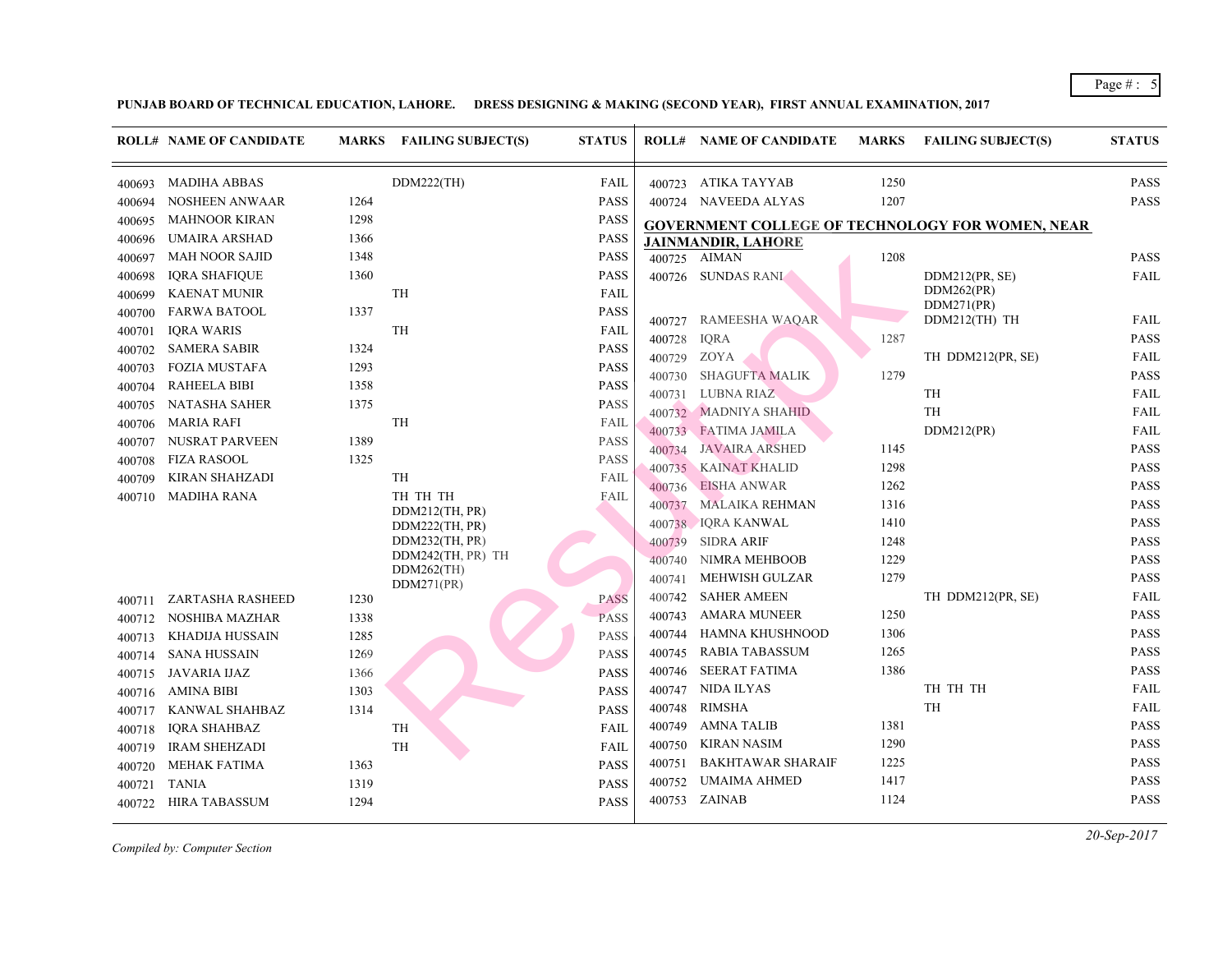|        | <b>ROLL# NAME OF CANDIDATE</b> |      | MARKS FAILING SUBJECT(S) | <b>STATUS</b> |                  | <b>ROLL# NAME OF CANDIDATE</b> | <b>MARKS</b> | FAIL                     |
|--------|--------------------------------|------|--------------------------|---------------|------------------|--------------------------------|--------------|--------------------------|
| 400754 | SANA                           |      | TH                       | <b>FAIL</b>   | 400789           | <b>IQRA SAJJAD</b>             |              | TH                       |
| 400755 | KHADIJA SALEEM                 | 1322 |                          | <b>PASS</b>   | 400790           | <b>SONIA</b>                   |              | TH                       |
| 400756 | <b>GHAZAL FATIMA</b>           |      | TH                       | FAIL          | 400791           | <b>MARYAM ASHIQ</b>            |              | TH I                     |
| 400757 | <b>FIZA SADDIQUE</b>           |      | TH                       | FAIL          | 400792           | RABIA HUSSAIN KHAN             |              | TH                       |
| 400758 | <b>SAIRA NAWAZISH</b>          | 1243 |                          | <b>PASS</b>   | 400793           | <b>ANDLEEB TASSAWER</b>        |              | TH                       |
| 400759 | <b>DUA JAVAID</b>              |      | TH DDM212(PR, SE)        | FAIL          | 400794           | <b>MAREENA</b>                 |              | TH '                     |
| 400760 | <b>SEHAR FATIMA</b>            |      | TH                       | FAIL          |                  |                                |              | <b>DDM</b>               |
| 400761 | <b>NIMRA RAFIQUE</b>           |      | TH                       | <b>FAIL</b>   |                  |                                |              | <b>DDM</b><br><b>DDM</b> |
| 400762 | <b>SUMAN</b>                   |      | TH DDM212(PR, SE)        | <b>FAIL</b>   |                  |                                |              | <b>DDM</b>               |
| 400763 | <b>UM-E-USHNA</b>              |      | TH                       | FAIL          |                  |                                |              | <b>DDM</b>               |
| 400764 | <b>ATTIQA IJAZ</b>             |      | TH DDM212(PR, SE)        | FAIL          | 400795           | <b>FATIMA KHAN</b>             |              | TH                       |
| 400765 | NIDA SHAKEEL                   |      | TH                       | FAIL          | 400796           | <b>HINA SHOUKAT</b>            |              | TH                       |
| 400766 | <b>AQSA HAMEED</b>             |      | TH                       | FAIL          | 400797           | <b>WAJEEHA SHABBIR</b>         |              | <b>TH</b>                |
| 400767 | ZAIB UN NISA                   |      | TH                       | <b>FAIL</b>   | 400798           | <b>KINZA TABRAIZ</b>           | 1345         |                          |
| 400768 | <b>SUMAN MAHMOOD</b>           | 1205 |                          | <b>PASS</b>   | 400799           | SYEDA SADAF TABBASUM           | 1306         |                          |
| 400769 | SABA EJAZ                      |      | TH TH                    | <b>FAIL</b>   | 400800           | <b>MARYAM ISLAM</b>            |              | TH 1                     |
| 400770 | <b>ZUNAIRA ABBAS</b>           |      | TH                       | FAIL          | 400801           | <b>SARA LATIF</b>              |              | <b>TH</b>                |
| 400771 | KHADIJA RIAZ                   | 1256 |                          | <b>PASS</b>   | 400802           | <b>AFIA AZAM</b>               |              | TH 1                     |
| 400772 | <b>SAIQA BASHEER</b>           |      | TH                       | <b>FAIL</b>   |                  |                                |              | <b>DDM</b><br><b>DDM</b> |
| 400773 | SADAF                          |      | TH DDM212(PR, SE)        | <b>FAIL</b>   |                  |                                |              | <b>DDM</b>               |
| 400774 | <b>PALWASHA</b>                |      | TH TH                    | FAIL          |                  |                                |              | <b>DDM</b>               |
| 400775 | NISHA FAYAZ                    |      | TH                       | FAIL          |                  |                                |              | <b>DDM</b>               |
| 400776 | <b>TANZEELA IQBAL</b>          |      | TH                       | <b>FAIL</b>   |                  | HIJAB ISRAR                    | 1178         | <b>DDM</b>               |
| 400777 | <b>ZURIAT ABBAS</b>            |      | TH                       | <b>FAIL</b>   | 400803<br>400804 | <b>MAHEEN ZAHID</b>            |              | TH                       |
| 400778 | <b>SIDRA AHMAD</b>             | 1532 |                          | <b>PASS</b>   |                  | <b>MEHWISH ANWER</b>           |              | TH                       |
| 400779 | <b>ATTIQA AIMEN</b>            |      | TH                       | <b>FAIL</b>   | 400805           | <b>SOBIA SHAHBAZ</b>           |              | TH                       |
| 400780 | <b>TAYYABA AKHTAR</b>          |      | TH                       | FAIL          | 400806           | KHIZRA SUMAIYA                 |              | TH                       |
| 400781 | <b>FARYAL ASHRAF</b>           |      | TH                       | FAIL          | 400807           | <b>MAH NOOR</b>                |              | TH                       |
| 400782 | <b>AMINA AZAM</b>              |      | TH                       | FAIL          | 400808           |                                |              |                          |
| 400783 | <b>AREEJ FATIMA</b>            | 1373 |                          | <b>PASS</b>   | 400809           | <b>MAH RUKH</b>                |              | TH                       |
| 400784 | <b>NABEELA</b>                 | 1351 |                          | <b>PASS</b>   | 400810           | <b>HAFSA MALIK</b>             |              | TH                       |
| 400785 | <b>HINA ZULFQAR</b>            |      | TH                       | FAIL          | 400811           | <b>BAKTHAWAR AYAZ</b>          |              | TH                       |
| 400786 | <b>SHAHZEEN LIAQAT</b>         |      | TH                       | FAIL          | 400812           | AYESHA MAHMOOD                 |              | TH                       |
| 400787 | <b>SADAF AKBAR</b>             |      | TH                       | FAIL          | 400813           | <b>RAHMA SAMREEN</b>           |              | TH                       |
| 400788 | <b>FAIQA MANSUB</b>            |      | TH                       | FAIL          | 400814           | <b>ALIZA NAJEEB</b>            |              | TH                       |
|        |                                |      |                          |               |                  |                                |              |                          |